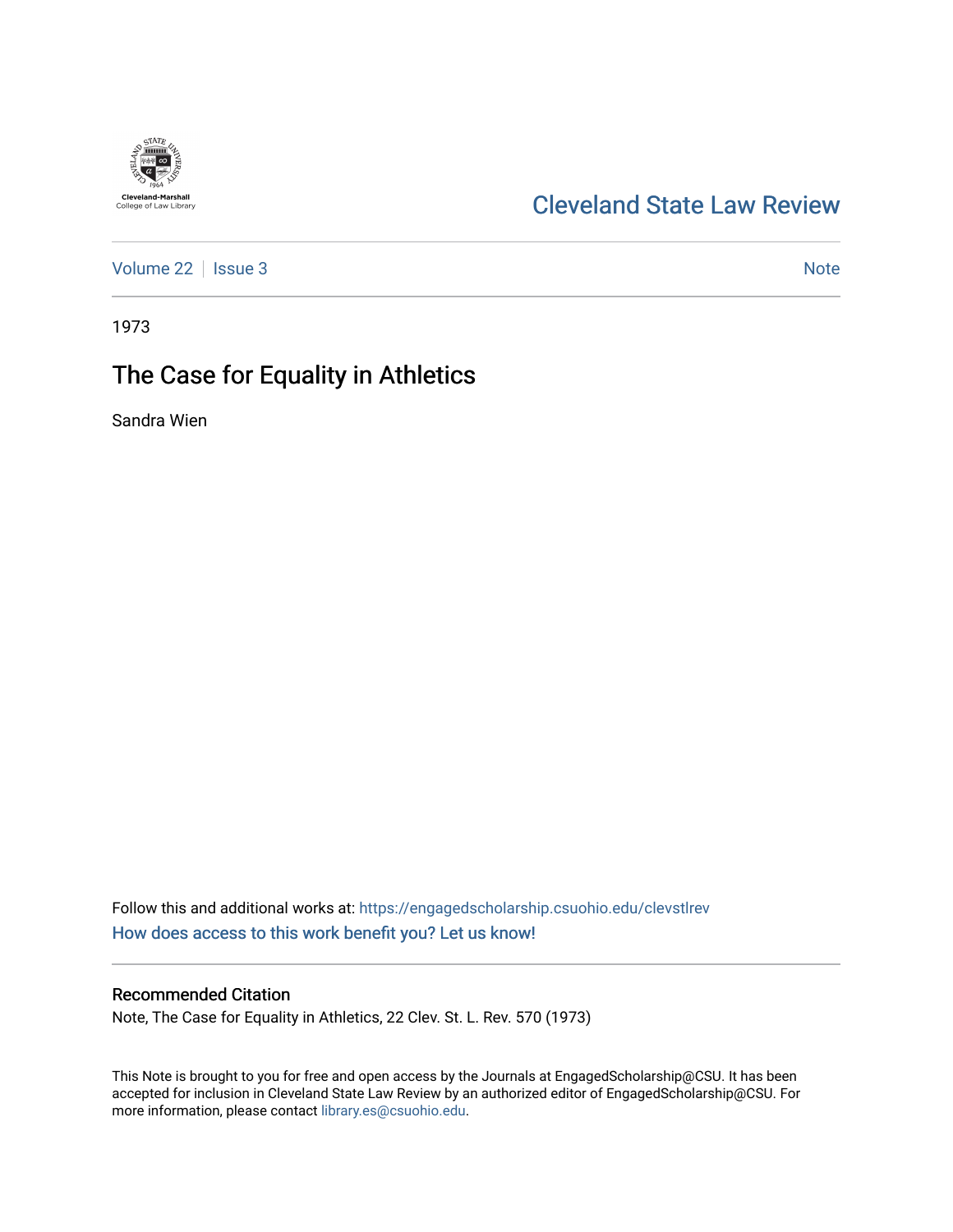## **...** *The Case For Equality In Athletics*

**D** O WOMEN HAVE THE RIGHT TO HAVE the opportunity to partici-D pate on an equal basis as members of male teams? If the answer is "yes," the effects would have far-reaching consequences in professional and amateur athletics, college and university competition, and public high school athletic programs.

The major emphasis of this note concerns litigation by female students in public high schools who have attempted to obtain permission to perform on previously all-male teams. The courts have been careful to restrict their decisions to non-contact sports such as tennis,<sup>1</sup> golf,<sup>2</sup> skiing,<sup>3</sup> track,<sup>4</sup> and swimming.<sup>5</sup> Cases related to contact sports such as baseball,' and sex discrimination in interscholastic sports in general,<sup>7</sup> are now pending.

In professional athletics, women's attempts to gain entry into certain heretofore all-male sports have generated some litigation. Recent decisions have permitted women to compete as jockeys.<sup>8</sup> Progress has also been made in wrestling,<sup> $\theta$ </sup> bowling,<sup> $\theta$ </sup> and baseball.<sup>11</sup> New York courts have ruled that height and weight requirements for employment as a baseball umpire inherently discriminated against women because the Baseball League did not sustain its burden of proof of showing the requirement to be a "bona fide occupational qualification."12 Title VII of the Civil Rights Act of 1964 prevents discrimination in employment on the basis of sex.12 The Equal Em-

- <sup>7</sup> Ritacco v. Norwin School Dist., Civil No. 72-889 (W.D. Pa., filed ........
- **<sup>8</sup>**Rubin v. Florida State Racing Comm'n, Civil No. 6819113 (11th Cit. 1968); Kusner v. Maryland Racing Comm'n, Civil No. 37044 (Md. Civ. Ct., Prince George's County ,............. **-** ...- ........ 1968).

<sup>&</sup>lt;sup>1</sup> Morris v. Michigan State Bd. of Educ., 472 F.2d 1207 (6th Cir. 1973).

<sup>&</sup>lt;sup>2</sup> Haas v. South Bend Community School Corp., 289 N.E.2d 495 (Ind. 1972).

<sup>&</sup>lt;sup>3</sup> Brenden v. Independent School Dist., 342 F. Supp. 1224 (D. Minn. 1972, aff'd 477 F.2d 1292 (8th Cir. 1973).

<sup>4</sup>Hollander v. Connecticut Interscholastic Athletic Conference, Civil No. 124427 (Conn. Super. Ct., New Haven County, March 29, 1971).

<sup>&#</sup>x27;Complaint to Department of Human Rights, City of St. Paul, Minn. **55102.** A twelve-yearold girl brought a sex discremination complaint against her high school and won the right to compete for a place on the swimming team. *See* WOMEN'S RIGHTS L. RPTR., No. 2, Spring, 1972, at 41.

**<sup>6</sup>** Broderick v. Board of Educ., Civil No .....-(N.Y. Sup. Ct., filed.... 

**<sup>9</sup>** Hesseltine v. State Athletic Comm'n, 6 ll.2d 129, **126** N.E.2d **631** (1955). *Bet see* Calza-della v. Dooley, 29 App. Div.2d 152, 286 N.Y.S.2d **510** (1968), where the court held that a State Athletic Commission rule against granting wrestling licenses to female wrestlers was not an unjust and unconstitutional discrimination against women.

<sup>&</sup>lt;sup>10</sup> SPORTS ILLUSTRATED, Aug. 2, 1971, at 44.

<sup>&</sup>quot; New York Times, Aug. 22, 1971, §V. at **3,** col. **8.**

<sup>&</sup>quot;2New York State Div. of Human Rights v. New York-Pa. Professional Baseball League, 36 App.Div.2d 364. 320 N.Y.S.2d 788 (1971), *afl'd,* 29 N.Y.2d 921, 279 N.E.2d 856 (1972). 342 U.S.C. §2000-c *et. seq.*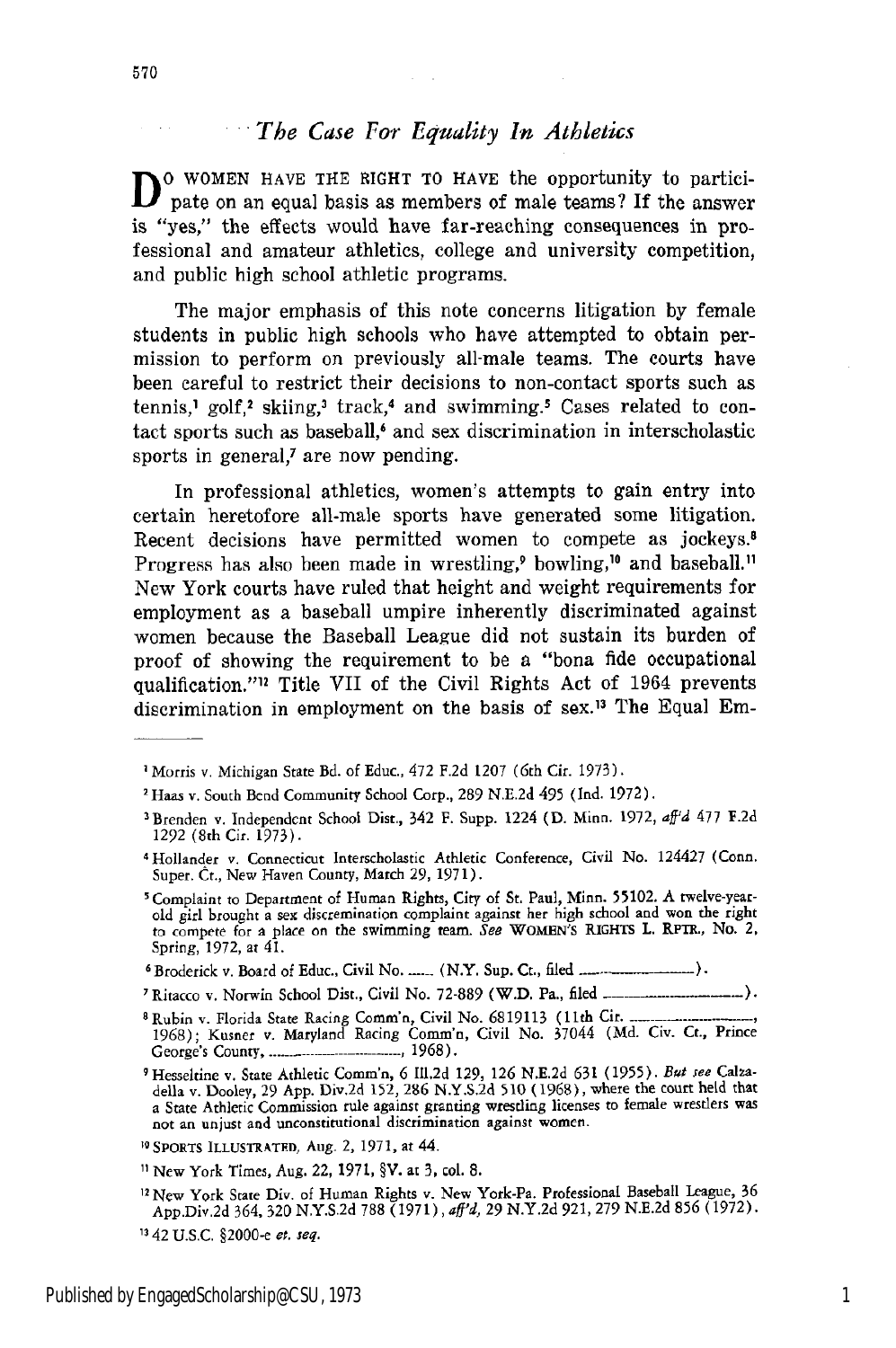ployment Opportunity Commission's guidelines on the bona fide occupational exception have construed this provision very narrowly. They reject the proposition that an employer can refuse "to hire an individual based on stereotyped characterizations of the sexes."<sup>14</sup> According to the Commission, the exception is primarily to apply "where it is necessary for the purpose of authenticity of genuineness **,** . . i.e., an actor or actress."1 Authority for sustaining this view is *Griggs v. Duke Power Co.,* a race case, which states:

What Congress has commanded is that any tests used must measure the person for the job and not the person in the abstract.<sup>16</sup>

On the university level, The Higher Education Act of 1972, effective June 23, 1972, contains provisions which prohibit sex discrimination in all federally assisted programs. Title IX of the Higher Education Act states:

No person in the United States shall, on the basis of sex, be excluded from participation in, be denied the benefits of, or be subjected to discrimination under any education program or activity receiving Federal financial assistance **.... 1**

Institutions cannot be required to grant "preferential or disparate" treatment to members of one sex when an imbalance exists with respect to the number or percentage of persons of one sex participating in or receiving the benefits of federally assisted educational programs or activities.<sup>18</sup> Therefore, pressure is now on the various conferences to strike the word "male" from their eligibility rules where such an imbalance can be shown, so that these schools can keep federal funds. The Big Eight Conference<sup>19</sup> has already made such a determination.<sup>20</sup> This action was taken to allow females to participate in those sports recognized by the Conference - baseball, basketball, cross country, football, indoor and outdoor track, golf, gymnastics, swimming, tennis, and wrestling.

1429 C.F.R. §1604.1 [a] [ii] (1972).

**s 29** C.F.R. §1604.1 **[a]** [ivl [21 (1972).

**16401** U.S. 424, 436 (1971).

1820 U.S.C.§1681 (b).

19Iowa State University, Kansas State University, Oklahoma State University, University **of** Colorado, University of Kansas, University of Missouri, University of Nebraska, University of Oklahoma.

**T720** U.S.C. §1681. These sex discrimination provisions are patterned after Tide VI of the Civil Rights Act of 1964 which forbids discrimination on the basis of race, color, and na- tional origin in all federally assisted programs.

<sup>2</sup>aBig Eight Conference Decision, March 2, 1973 meeting, Minute No. 2295, (2), at 1356. It was voted, "That Conference Rule 2.1 be amended by the deletion of the word 'male,'" thus enabling female participation.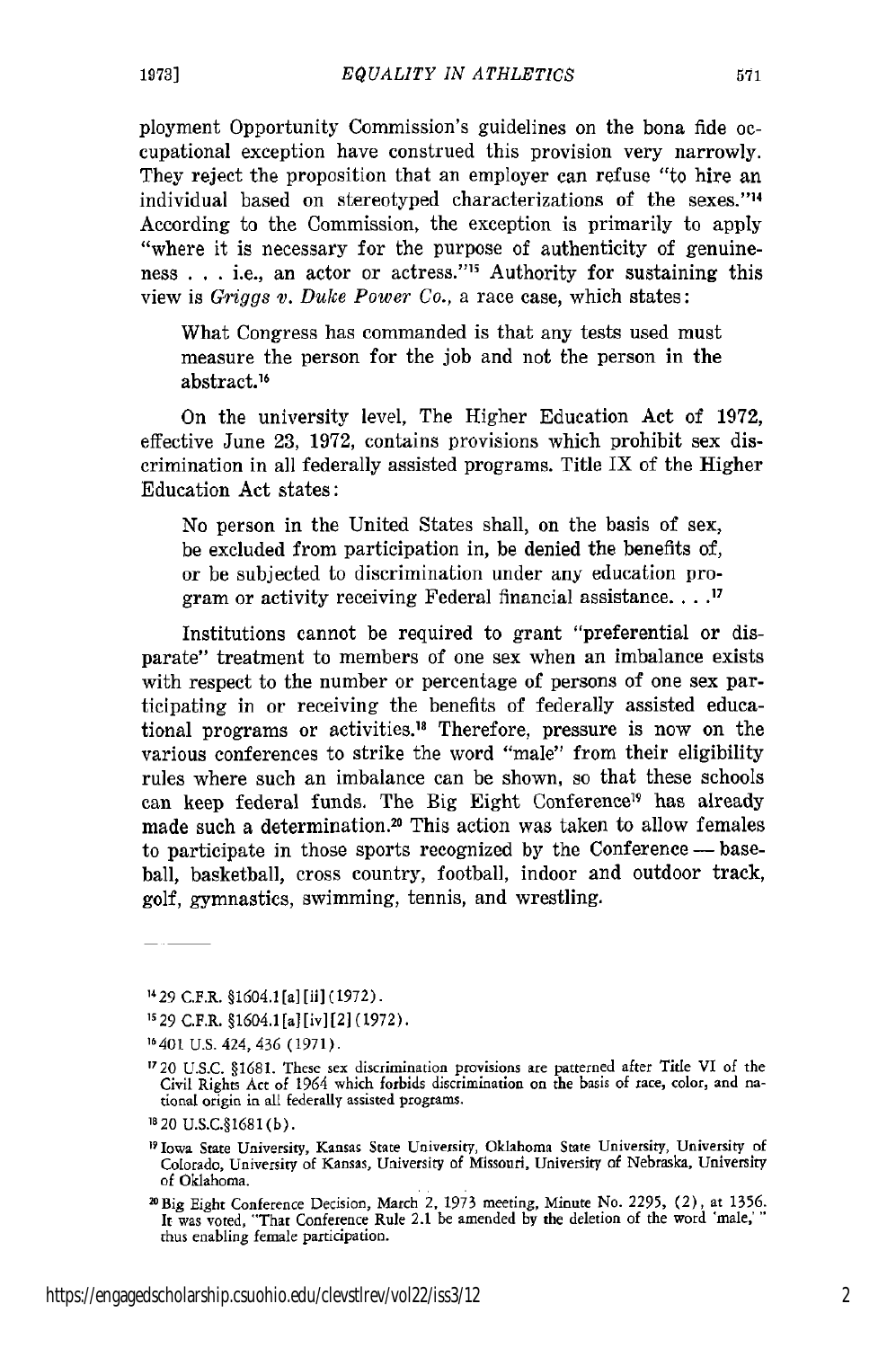Public high schools have been attacked for discrimination against female students in violation of the fourteenth amendment to the Constitution which states that "No state shall . . . deny to any person within its jurisdiction the equal protection of the laws."21 An analysis of this premise follows.

## State Action Under the Fourteenth Amendment

Jurisdiction has been predicated upon a showing that the various State High School Athletic Associations and the defendant school districts are persons acting under color of state law within the meaning of 42 U.S.C. §1983.22 Following this, they must show a denial of the equal protection of the laws under the fourteenth amendment to the Constitution.

Under the fourteenth amendment, the equal protection demand has been construed to apply only when "state action" is implicated. The Supreme Court observed the expansion of activities involving state action in United States v. Guest:

The involvement of the State need not be either exclusive or direct. In a variety of situations the Court has found state action of a nature sufficient to create rights under the Equal Protection Clause even though the participation of the State was peripheral, or its action was only one of several co-operative forces leading to the constitutional violation.23

Reviewing court decisions finding the state action nexus in private conduct impregnated with a state character,<sup>24</sup> or "supported" by the state," commentators have recognized that the inquiry should candidly focus on whether the:

challenged action or inaction is of sufficient public concern to warrant application of constitutional guarantees.<sup>26</sup>

State action was found in the conduct of a private entrepreneur who held a liquor license because:

Inquiry should focus upon the alleged sphere of privacy and autonomy in need of protection from federal intervention,

<sup>21</sup> U.S. **CONST.** amend. XIV, **§1.**

<sup>&</sup>lt;sup>22</sup> Every person who, under color of any statute, ordinance, regulation, custom, or usage, of any State or Territory, subjects, or causes to be subjected, any citizen of the United States or tother persons within the juri an action of law, suit in equity or other proper proceedings for redress.

<sup>383</sup> U.S. 745, 755-56 (1966).

<sup>&</sup>lt;sup>24</sup> Evans v. Newton, 382 U.S. 296 (1966).

<sup>25</sup> Burton v. Wilmington Parking Authority, 365 U.S. **715 (1961).**

*<sup>2</sup>Developments in* the *Law -Equal Protection,* 82 HARV. L. RFv. 1065, 1072, and n.54 **(1969).**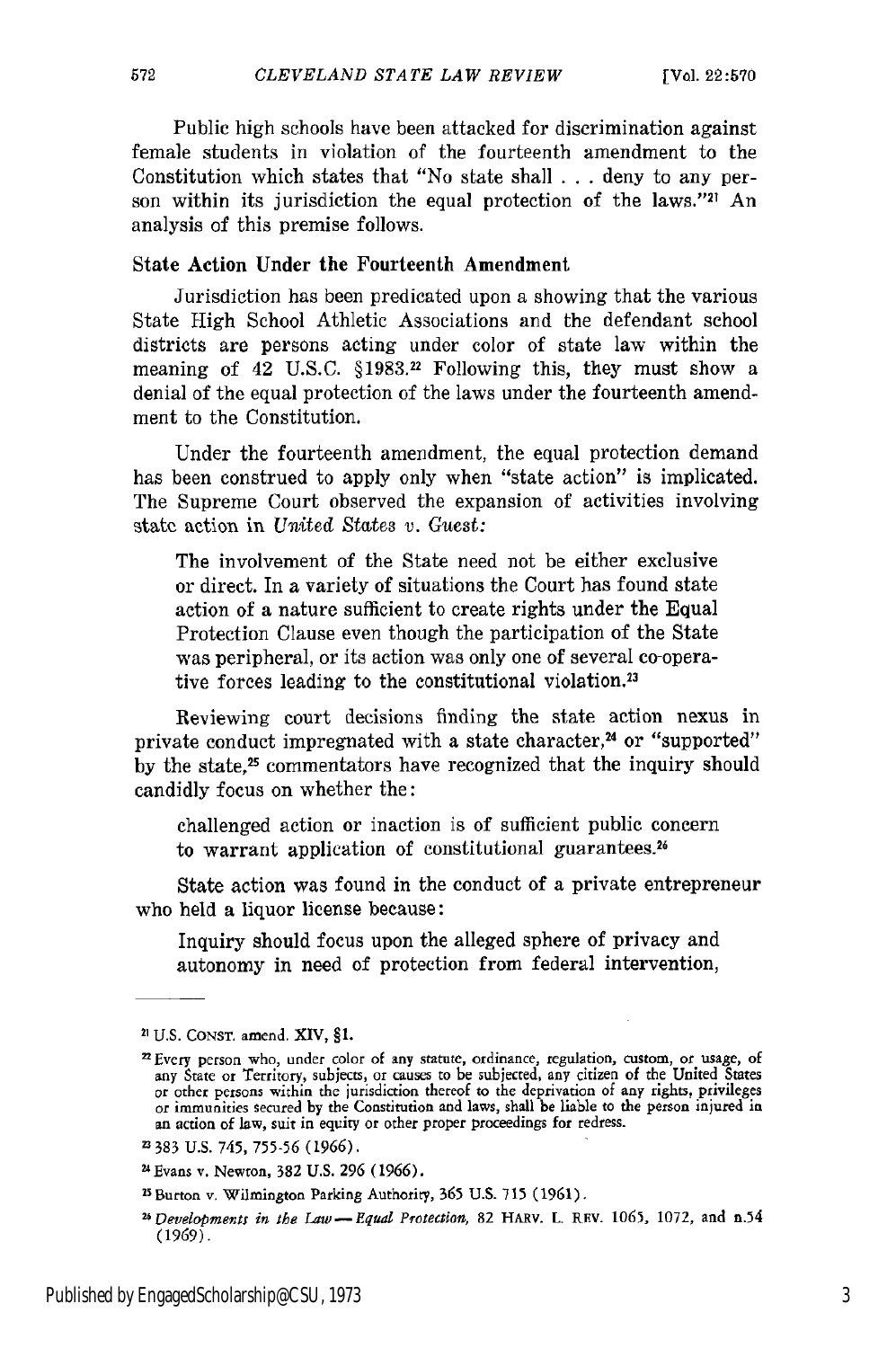as well as upon the customary search for some causal relation, however tenuous, between state activity and the discrimination alleged.27

Significantly, after finding the requisite state action, the court went on to declare inconsonant with the equal protection clause, McSorley's century-old policy of excluding women patrons.2

The school systems at issue here all belong to a State High School Athletic Association. Although membership in such an association is voluntary, there are 50 State High School Associations and in order to compete with other members a school *must* belong. The rules of the state associations are binding on its members.<sup>29</sup> The  $50$ State Associations belong to the National Federation of State High School Associations which represents approximately 22,000 schools and 9,500,000 students.30 The National Federation cannot require compliance to policy by its members. It is merely a joining together of state associations for their mutual guidance and aid with a minimal duplication of effort. Therefore, the Federation does not *require* its state associations to sponsor interscholastic competition for girls participating on girls' teams only against girls' teams. The Federation merely advocates such sponsorship:

It believes girls' programs should be feminized in order to encourage women to develop their leadership abilities.

Because no member of the National Federation is bound to do what the Federation advocates, the state associations have various rules concerning female participation on male teams. Because the litigation is as current as it is, the number of states allowing girls on boys' teams is in a state of flux.

Many states have rules comparable to those of the Ohio High School Athletic Association.<sup>32</sup> These rules require that boys' teams must be composed of boys only, and girls' teams must be composed of girls only, for interscholastic contests.3 Girls' teams are forbidden to compete interscholastically against a boys' team.<sup>34</sup>

**32 OHo** HIGH SCHOOL ATHLETIC ASSOCIATION CONSTITUTION **AND RULES** 1972-1973. The current rules are presently being revised and are experted to be less restrictive on malefemale competition.

**'Id.** Part III, Rule 2., *§6.*

<sup>&</sup>quot;Seidenberg v. McSorleys' Old Ale House, Inc., 317 F. Supp. 593, **597** (S.D.N.Y. 1970).

**<sup>2</sup>Id.**

*<sup>29</sup> E.g.* **OHIO HIGH SCHOOL ATHLETIC ASSOCIATION** CONSTITUTION **AND RULES 1972-1973,** Part I, Rule **1,** §3.

<sup>&</sup>lt;sup>30</sup> NATIONAL FEDERATION OF STATE HIGH SCHOOL ASSOCIATIONS, 1972-1973 OFFICIAL **HANDBOOK,** at **5.**

**<sup>311</sup>I.** at 30.

**<sup>33</sup>** *d* Part **I,** Rule 1., §2; Part **III,** Rule 2., §7.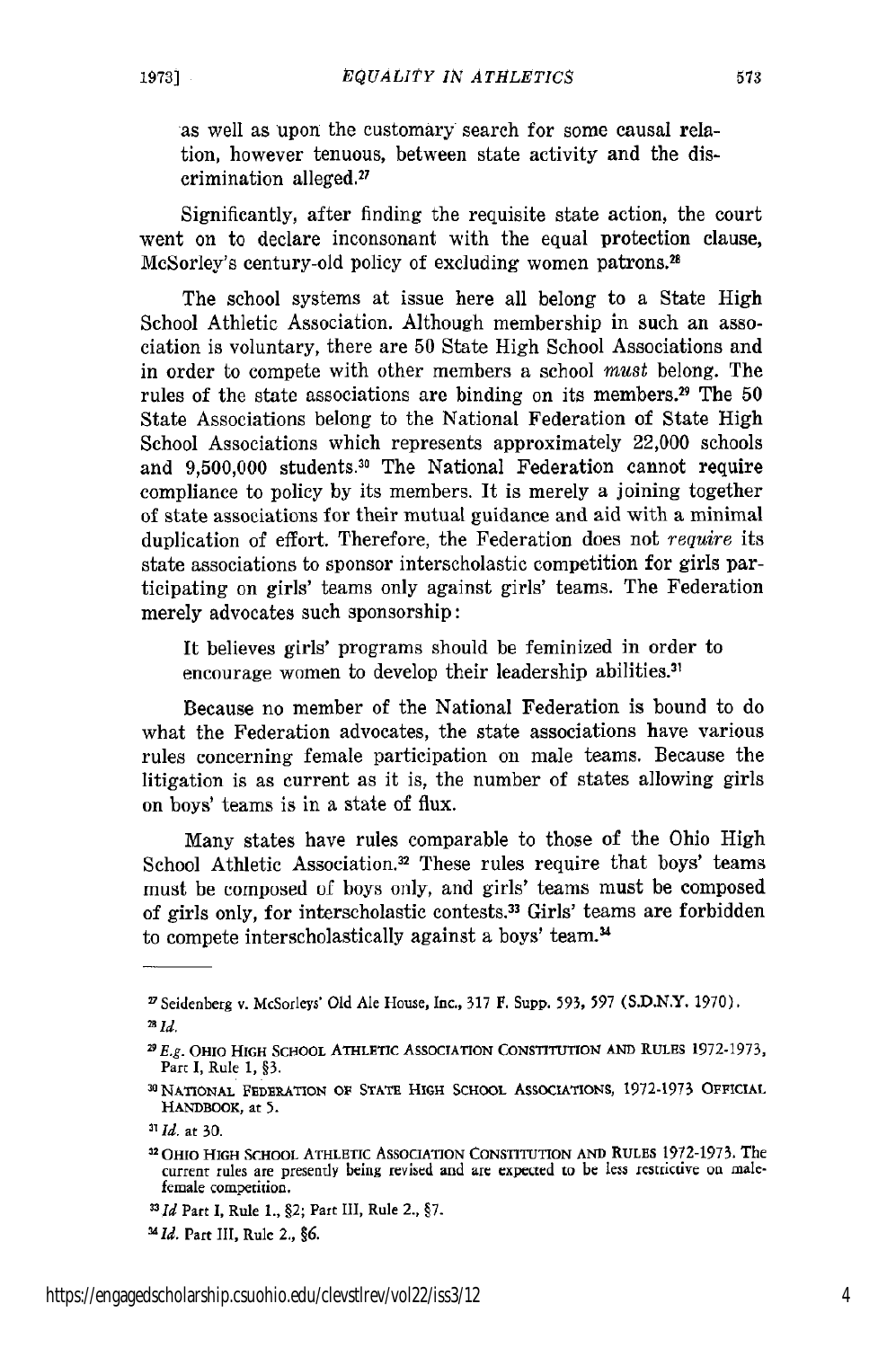According to the provisions, no exceptions will be allowed, even preventing mutual consent between contesting schools from waiving the rules.3 Penalties for violations vary from a "warning," to "probation," to suspension from the Ohio State Association depending on the violation. Decisions, normally made by the Commissioner, may be appealed to the Board of Control.<sup>36</sup>

Much pressure is on the State Athletic Associations to emphasize that participation in interscholastic activities is voluntary, that it is extracurricular, and that it is a highly coveted privilege.3 Conceding all of these, a doubtful premise at best, courts have *still* found the requisite state action.<sup>38</sup>

The State Athletic Association is *the* means by which the state and local boards of education and the member schools, all state agencies, regulate their interscholastic athletic contests. A federal district court in *St. Augustine High School v. Louisiana High School Athletic Ass'n39* refused to let words such as "voluntary" and "private" dull its analysis, and stated:

For the state to devote so much time, energy and other resources to interscholastic athletics and then to refer coordination of those activities to a separate body cannot obscure the real and pervasive involvement of the state in the total program. 4

Affirming, the Fifth Circuit stated:

There can be no substantial doubt that the conduct of the affairs of [the Louisiana High School Athletic Association] is state action in the constitutional sense.<sup>41</sup>

The factors considered relevant by the courts in the St. *Augustine* case are the same as in those cases at issue here: public schools constitute the large majority of the association; principals responsible for carrying out the programs are state officers, state paid and supervised; schools provide and pay for coaches, supply athletic equipment, carry insurance on players and facilities, and supply transportation to teams.<sup>4</sup>

**<sup>35</sup>J** *d.* Part **I,** Rule 1, **§3,**

*<sup>36</sup>d.* Part I, Rule 1, §6.

**<sup>3</sup> 7** NATIONAL **FEDERATION** OF STATE HIGH SCHOOL ASSOCIATIONS, 1972-1973 **OFFICIAL** HANDBOOK, **at 55.**

**<sup>1</sup>** Haas v. South Bend Community School Corp., 289 **N.E.2d** 495 (Ind. 1972).

**<sup>39</sup>** 270 F. Supp. **767** (E.D. La. **1967),** *af'd,* **396** F.2d 224 (5th Cir. 1968).

**<sup>41</sup>d.**

<sup>4&#</sup>x27;396 **F.2d** 224, 227 (5th Cir. 1968).

*<sup>421</sup>d.* at 227-28; **see** also Mitchell v. Louisiana High School Athletic Ass'n, 430 F.2d 1155 (Sth Cir. 1970).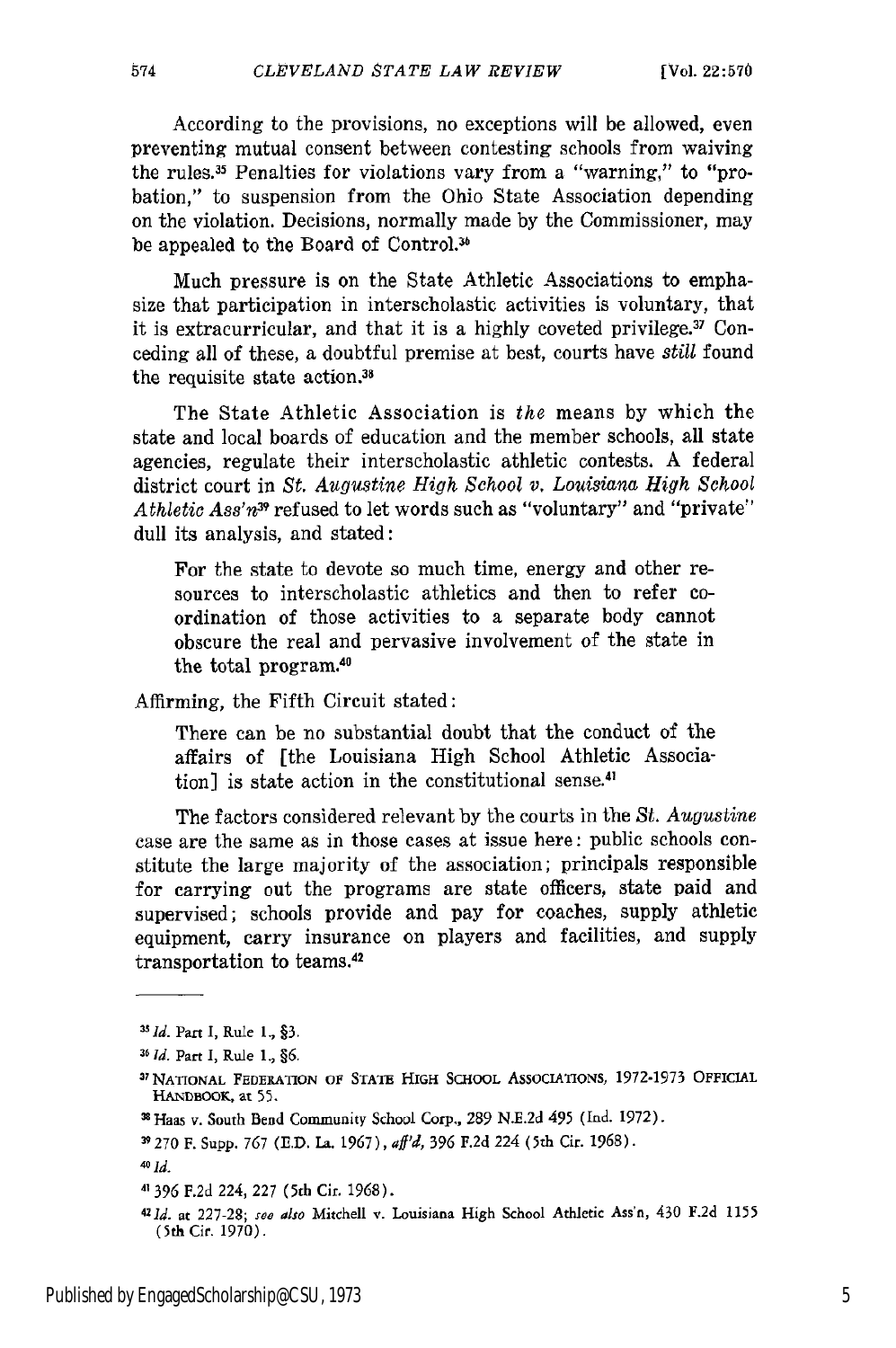*Kelly v. Metropolitan County Bd. of Educ.<sup>3</sup>*relied on *St. Augustine* and *Oklahoma High School Athletic Ass'n. v. Bray"* for the conclusion that the Tennessee Secondary School Athletic Association is an instrumentality of the state for purposes of the fourteenth amendment.<sup>45</sup> Factors considered relevant were these: the Association was performing a public function by regulation of athletic functions of public schools; its governing board was composed of public school principals or superintendents; expenses of the association were paid from revenue derived from games between member schools; and many games were played at state-owned facilities.46 Thus, the function of the association "closely identified [it] with state objectives, and subjected it to constitutional limitations placed upon the state."4'

Similarly, in *Bray,* the court stressed that

**...** although the Association is a creature of contract rather than legislative action, it is a composite of public schools governed by the Board of Control whose members are public employees and are acting in such capacity.<sup>48</sup>

Further, the court noted that the expenses of the Association are paid from revenue that would otherwise be public revenues. Thus:

The rules of the Association are made by contract, but, once made, ring with authority and are enforced as against an individual in the name of the public interest under color of the laws of the State of Oklahoma and consequently well within the compulsion of 42 U.S.C. §1983.49

The above cases, and others,<sup>50</sup> have been relied on by courts in recent decisions where females challenged association rules forbidding them from playing on male teams, determining that the act of state associations and school districts in administering their programs is state action.<sup>51</sup>

46293 F. Supp. 485 (D. Tenn. 1968).

<sup>&</sup>quot;293 F. Supp. 485 (D. Tenn. 1968).

**<sup>321</sup> F.2d** 269 (10th Cit. 1963).

*<sup>45</sup>* **It** has previously been determined that actions by public school corporations constitute state action in the constitutional sense, *See* Tinker v. Des Moines Independent Community School Dist., 393 U.S. 503 (1969).

*<sup>47</sup> Ird,*

**<sup>-321</sup> F.2d** 269, 273 (10th Cir. 1963).

*<sup>&</sup>quot;Id.*

<sup>&</sup>quot;Butts v. Dallas Independent School Dist., 436 F.2d 728, **729** (5th Cit. **1971);** Mitchell v. Louisiana High School Ass'n, 430 F.2d 1155 (5th Cit. 1970); Lee v. Macon County Bd. of Educ., 283 F. Supp. 194 (M.D. Ala, 1968).

sBrenden v. Independent School Dist., 342 F. Supp. 1224 (D. Minn. 1972), *afj'd,* **477 F.2d** 1292 (8th Cir. 1973); Reed v. Nebraska School Activities Ass'n, 341 F. Supp. 258 (D. Neb. 1972); Haas v. South Bend Community School Corp., 289 N.E.2d 495 (Ind. 1972)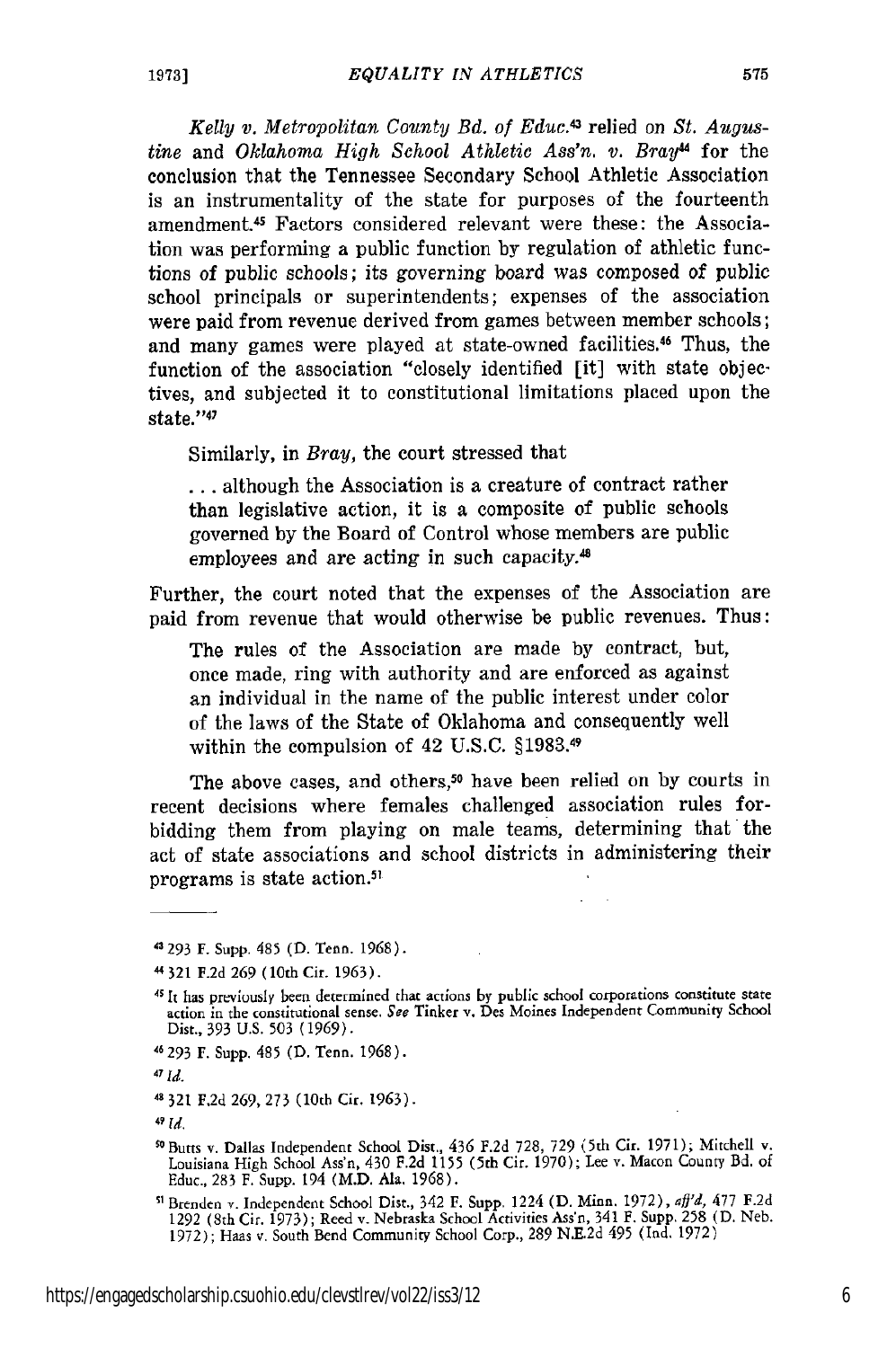In addition, in *Brenden v. Independent School Dist.*,<sup>52</sup> the court found that although the Minnesota State High School League is a voluntary organization, the original allowance for public high schools to join such an association or organization is authorized pursuant to Minnesota Law.<sup>53</sup>

*Haas v. South Bend Community School Corp.54* overruled *State v. Lawrence Circuit Courts'* insofar as it had determined that the courts will not interfere with the enforcement or administration of the constitution or by-laws of voluntary associations such as the Indiana High School Athletic Association, and held that the actions of the IHSAA are now judicially reviewable.<sup>56</sup>

*Haas,* while indicating the IHSAA is a voluntary association of approximately 438 high schools, a majority of which are tax-supported institutions, stressed that membership is contingent upon a strict adherence to the rules and regulations of the IHSAA. Some of the rules which indicate the entanglement of the state and the associations are:

The principal of each member school shall be the authorized representative of his school and is responsible to the IHSAA for the conduct of the athletic program. (Rule  $3, \S 1$ ); ... Paid coaches, other than those regularly employed as full time teachers by the trustees of the school, are prohibited **I . .** (Rule 7, §1) ; . . . No games, meets, or tourneys, shall be played **by** a member school without the sanction of the Principal. (Rule 9, §1); . . . All inter-school athletic contests shall be subject to the rules of the IHSAA and the Board of Control. (Rule 9, §2).<sup>57</sup>

The court did not question the wisdom of the rules but used them as an indication that

**.. .** the IHSAA imposes on its member schools and their respective principals and coaches certain rules, duties and responsibilities .... In the majority of cases, the salaries of the respective principals and coaches are derived from tax funds, athletic contests are held in, or on, athletic facilities which have been constructed and maintained with tax funds. . . . it is abundantly clear that the association's very

<sup>5342</sup> *F.* Supp. **1223 (D.** Minn. **1972),** aJ'd, 477 T.2d 1292 (5th Cir. 1973).

**M id.**

**s289** N.E.2d 495 (Ind. 1972).

s'240 Ind. 114, 162 N.E.2d **250** (1959).

**s289** N.E.2d 495, 497 (Ind. 1972).

*Id.* **at** 497.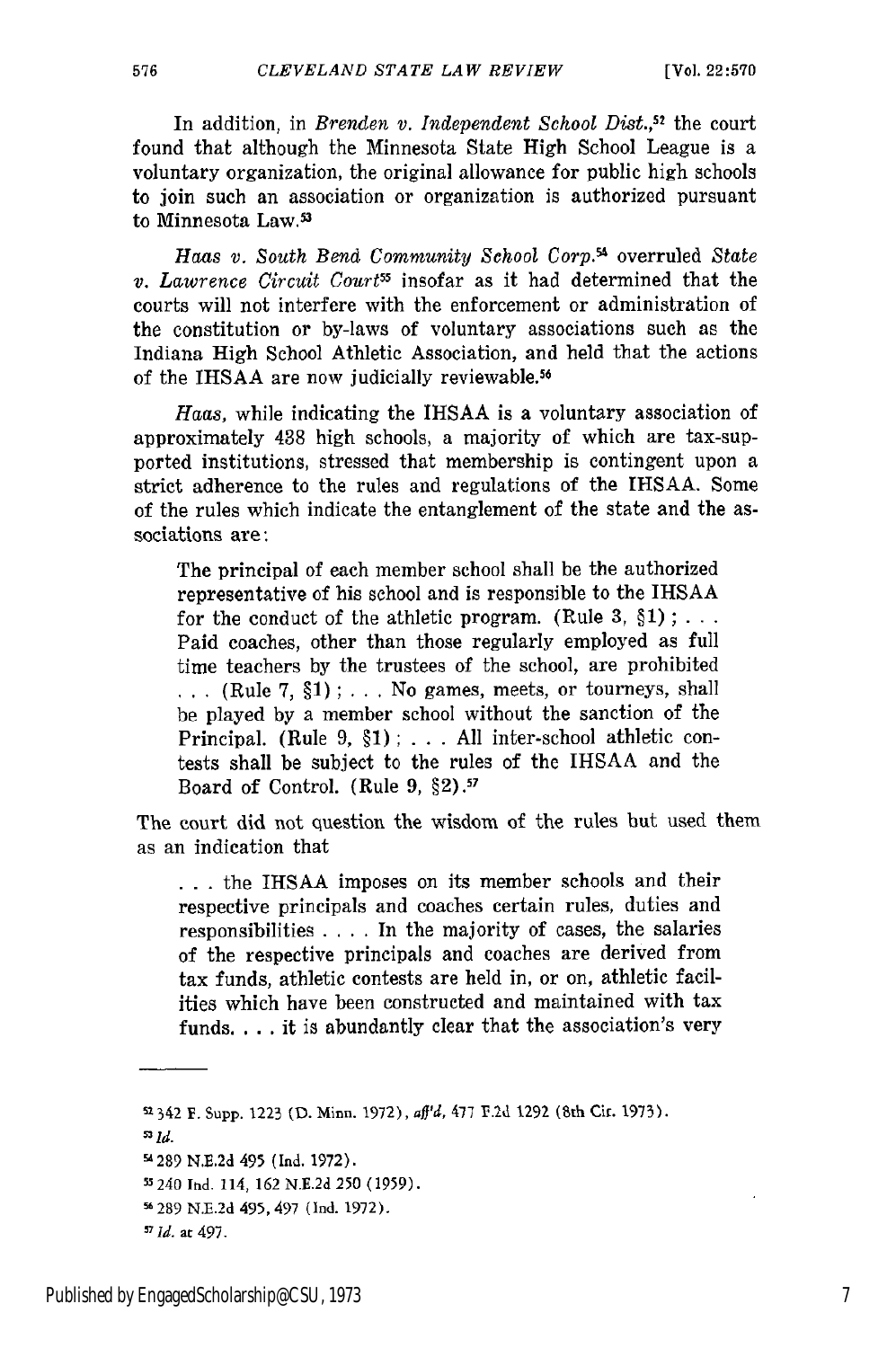existence is entirely dependent upon the absolute cooperation and support of the public school systems of the State of Indiana. The enforcement of the rules promulgated by the IHSAA and adopted by the member schools may have a substantial impact upon the rights of students enrolled in these tax supported institutions, and we conclude, therefore, that the administration of interscholastic athletics by the IHSAA

should be considered to be "state action" within the meaning of the Fourteenth Amendment.<sup>58</sup>

Similar analogies are made in other cases to find the requisite state action in athletic programs found to be discriminatory against women.

#### Denial of Equal Protection Under the Fourteenth Amendment

The next issue to be decided is: does a rule of a state association, enforced by member public schools, forbidding female participation in interscholastic athletic contests in competition with boys deny female high school students equal protection under the fourteenth amendment to the Constitution?

Two unreported court decisions have indicated that it does not. In *Gregorio v. Board of Education,59* the court rejected claims against the exclusion of a female high school student from an all-male tennis team when no such athletic opportunities were provided for her. The judge pointed out that not all discrimination is unlawful and that it was questionable whether the right which the woman was claiming had been infringed- her right to equal use of the school  $facilities - was actually a$  constitutional right.<sup>60</sup>

Another unreported decision, *Hollander v. Connecticut Interscholastic Athletic Conference*,<sup>61</sup> concerned a high school girl who was kept off the cross country team. She sued the CIAC for a permanent injunction forbidding the defendant from enforcing any rule or regulation forbidding the defendant from enforcing any rule or regulation that discriminates against a school team or individual on the basis of sex when engaged in cross country running and indoor track. Relying on *Brown v. Wells,62* the court held that the plaintiff was not entitled to relief:

1973]

*<sup>5</sup>Id.* at 497, 498.

<sup>&</sup>lt;sup>59</sup> Docket No. C-198869 (N.J. Super. Ct., Monmouth County, March 16, 1971), aff'd, Docket No. A-127770 (N.J. Super. Ct. App. Div. April 5, 1971); *see* WOMEN'S RIGHTS L. RPTR., Vol 1, No- 1, July/August, 1971, at **39.**

*<sup>60</sup> Id.*

<sup>&</sup>quot;Civil No. 124427 (Conn. Super. Ct., New Haven County, March 29, 1971); *fee,* WOMEN'S RIGHTS L. RPTR., No. 2, Spring, 1972, at 41.

<sup>&</sup>quot;181 N.W.2d 708, 712 (Minn. 1970).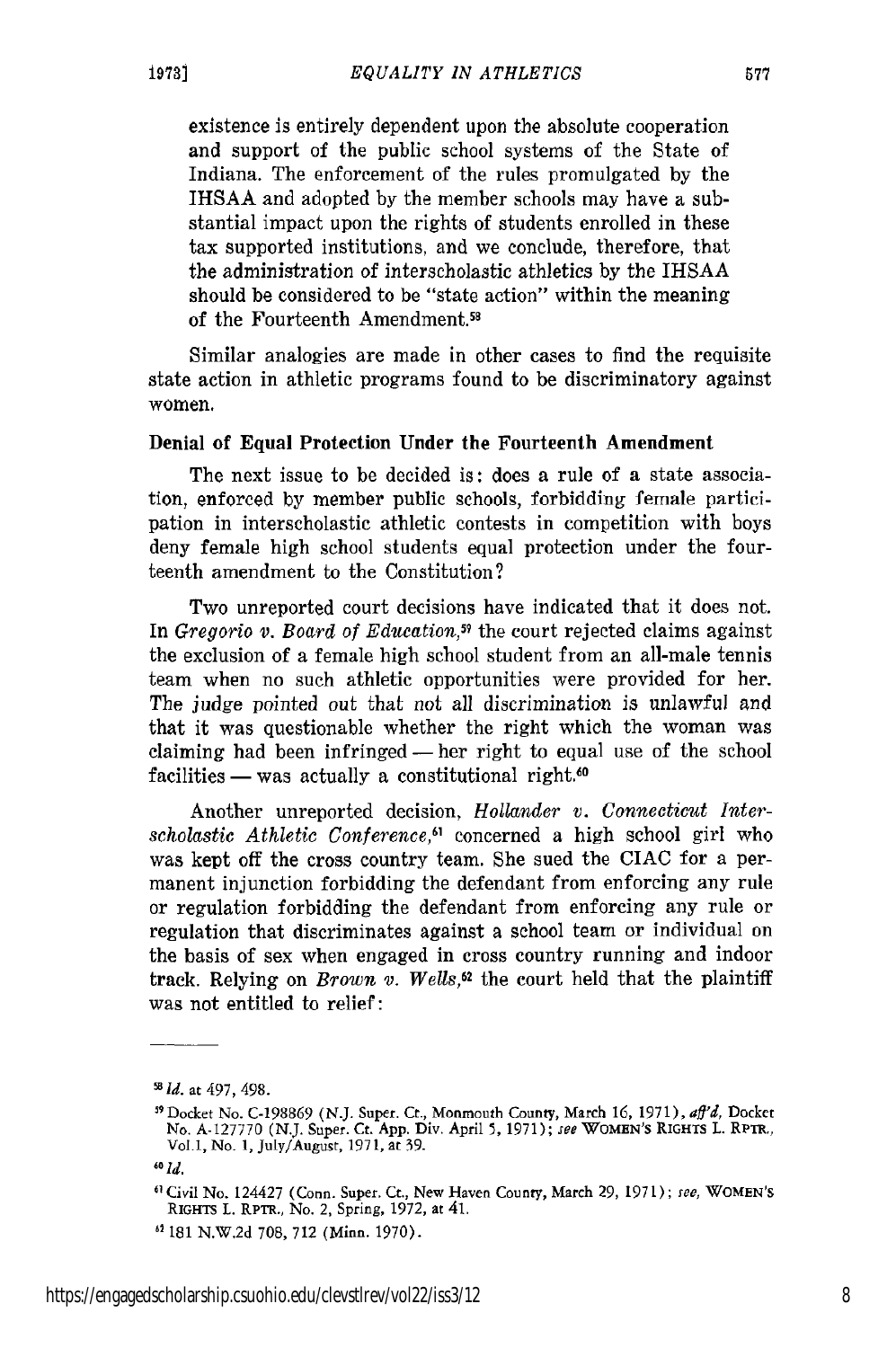Courts should not be called upon to arbitrate the reasonableness of League rules unless objectors are prepared to demonstrate that they are not supported by reason or adopted in good conscience.<sup>63</sup>

The court then proceeded to reason as follows:

The present generation of our male population has not become so decadent that boys will experience a thrill in defeating girls in running contests.... It could well be that many boys would feel compelled to forego entering track events if they were required to compete with girls on their own teams or adversary teams **....** In a world of sports, there is ever present as a challenge, the psychology to win. With boys vying with girls in cross-country running and indoor track, the challenge to win, and the glory of achievement, at least for many boys, would lose incentive and become nullified. Athletic competition builds character in our boys. We do not need that kind of character in our girls, the women of tomorrow. . . . . . <sup>64</sup>

Four decisions<sup>65</sup> have determined that the enforcement of state high school association regulations prohibiting girls from participating on or against male teams is a denial of equal protection and due process under the fourteenth amendment. A fifth case, *Seldin v. State Bd. of Educ.*,<sup>66</sup> was put on the inactive list until March, 1973, pending the outcome of an experimental program established, whereby a school or an individual student may apply to the association for permission to allow girls to participate on a specified boys' team, provided there is no girls' team of equal caliber.

These decisions have carefully based distinctions on whether or not the case was brought as a class action<sup>67</sup> and whether or not the school had comparable alternative programs available for the women.<sup>68</sup>

The Supreme Court of the United States has developed two standards of review for determining whether "state action" estab-

**<sup>&#</sup>x27;3** Docker No. C-198869 (NJ. Super. Cr., Monmouth County, March **16,** 1971), *afl'd,* Docket No. A-127770 (N.J. Super. Ct. App. Div. April 5, 1971).

*<sup>4</sup>Id.*

<sup>&</sup>lt;sup>65</sup> Morris v. Michigan State Bd. of Educ., 472 F.2d 1207 (6th Cir. 1973); Brenden v. Inde-<br>pendent School Dist., 342 F. Supp. 1224 (D. Minn. 1972), aff'd, 477 F.2d 1292 (8th Cir<br>1973); Reed v. Nebraska School Activities A

<sup>&</sup>quot;Civil No. 20272 (D.N.J. filed Jan. **31,** 1972); **see** WOMEN'S RIGHTS L. RPTR., No. 2, Spring, 1972, at 41).

<sup>&</sup>quot; Brenden v. Independent School Dist., 342 F. Supp. 1224 (D. Minn. 1972).

**<sup>6</sup>** Haas v. South Bend Community School Corp., 289 N.E.2d 495 (Ind. 1972).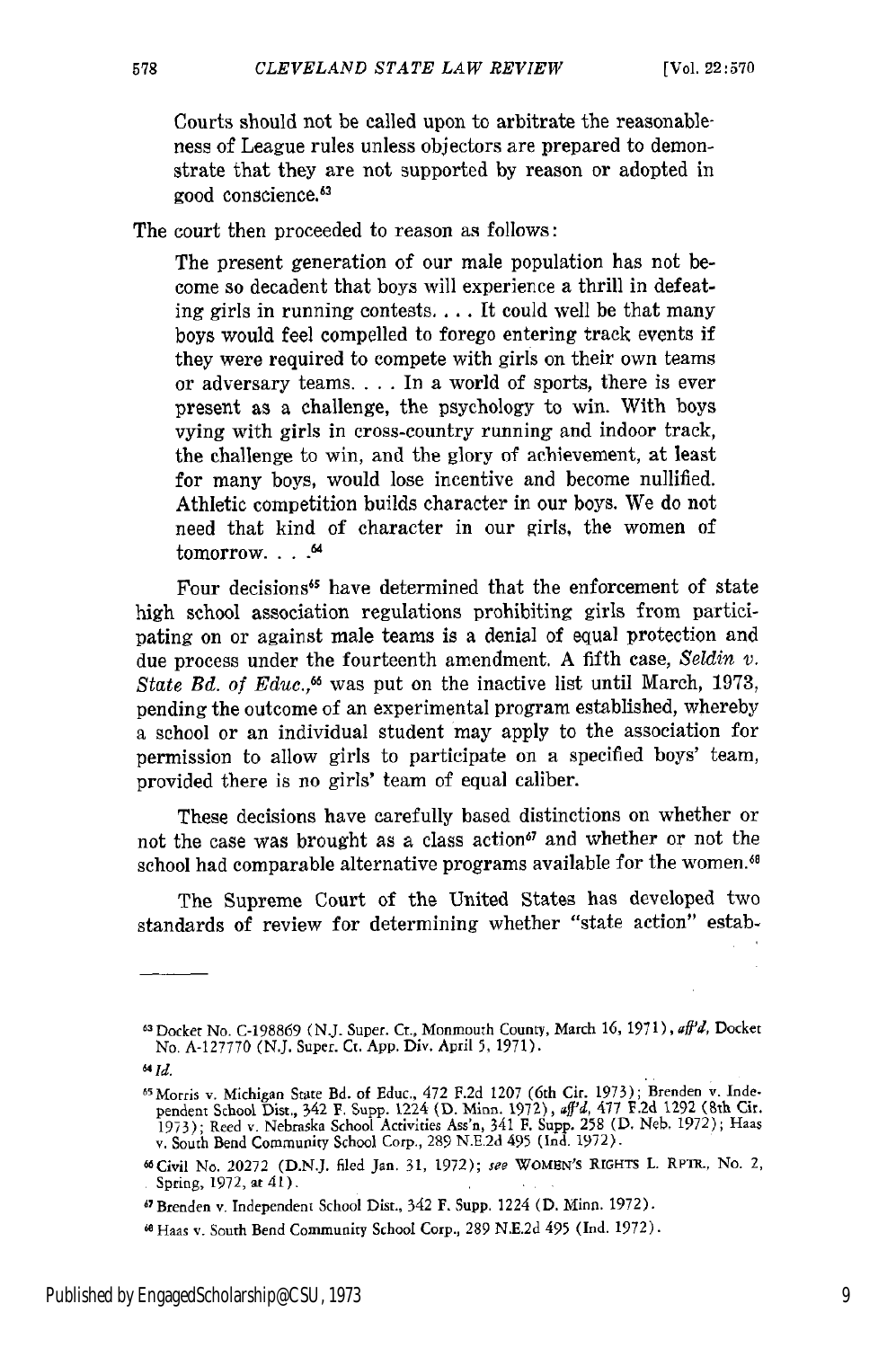lishes a classification violative of the fourteenth amendment guarantee that those similarly situated should be similarly treated.<sup>69</sup>

A "reasonable relationship" test is generally the one applied: does the classification bear a reasonable and just relation to a permissible state objective? Under this general test, if the purpose is a permissible one and if the classification bears the required fair relationship to that purpose, the constitutional mandate will be held satisfied.<sup>70</sup>

However, in two circumstances a more stringent test is applied. When the "state action" affects "fundamental rights or interests," such as voting<sup> $\eta$ </sup> or education,<sup> $\eta$ </sup> or when the classification is made on a basis "inherently suspect," the "most rigid scrutiny" is required. Thus, state action distinguishing on the basis of race or ancestry embodies a "suspect classification," and the burden shifts to the state to show a "compelling state interest" to uphold its constitutionality.<sup>73</sup>

Changes in society's attitude toward women74 have forced a reexamination of the premises underlying the "suspect classification" doctrine. Although it is presumed reasonable for a state to distinguish between individuals on the basis of their ability or need, it is impermissible to distinguish on the basis of congenital or immutable biological traits of birth over which the individual has no control. Such conditions include not only race, clearly within the suspect classification doctrine, but, it is asserted, include also sex. Sex has been recognized as a suspect classification in at least two decisions which found no "compelling state interest" in limiting individual opportunities on the basis of sex.75

The first *United States v. York,* stated that:

It is difficult to find any reason why adult women, as one of the specific groups that compose humanity, should have a lesser measure of protection than a racial group.<sup>76</sup>

*<sup>69</sup> Developments in the Law* - *Equal Protection,* **82** HARV. L. REv. **1065** (1969).

*<sup>70</sup>* **F.** S. Royster Guano Co. v. Virginia, **253** U.S. 412, 415 (1920).

**<sup>71</sup>** Harper v. Virginia Bd. of Elections, 383 U.S. **663, 667, 670** (1966).

**<sup>72</sup>Van** Dusartz v. Hatfield, 334 **F.** Supp. **870** (D. Minn. 1971).

<sup>&</sup>quot;Graham v. Richardson, 403 U.S. *365* (1971).

<sup>74</sup>*See* THE **CHANGING** ROLES **OF MEN AND** WOMEN **(E.** Dahlstrom ed. 1967); A. **MONTAGU,** MAN'S MOST **DANGEROUS** MYTH 181-84 (4th **ed.** 1964); G. MYRDAL, AN AMERICAN DILEMMA 1073-78 (2d ed. **1962);** Murray & Eastwood, *Jane Crowe and the Law; Sex Discrimnation* and *Title VII,* 34 **GEo. WASH.** L. **Ri.** 232, 235-42 (1965).

<sup>&#</sup>x27;Sail'cr Inn Inc. *Y.* Kirby, **5** CaI.3rd 1, 485 P.2d 529, **95** Cal. Rptr. 329 (1971); United States v. York, 281 F. Supp. 8 (D. Conn. 1968).

**<sup>76281</sup>** F. Supp. 8, 14 (D. Conn. 1968).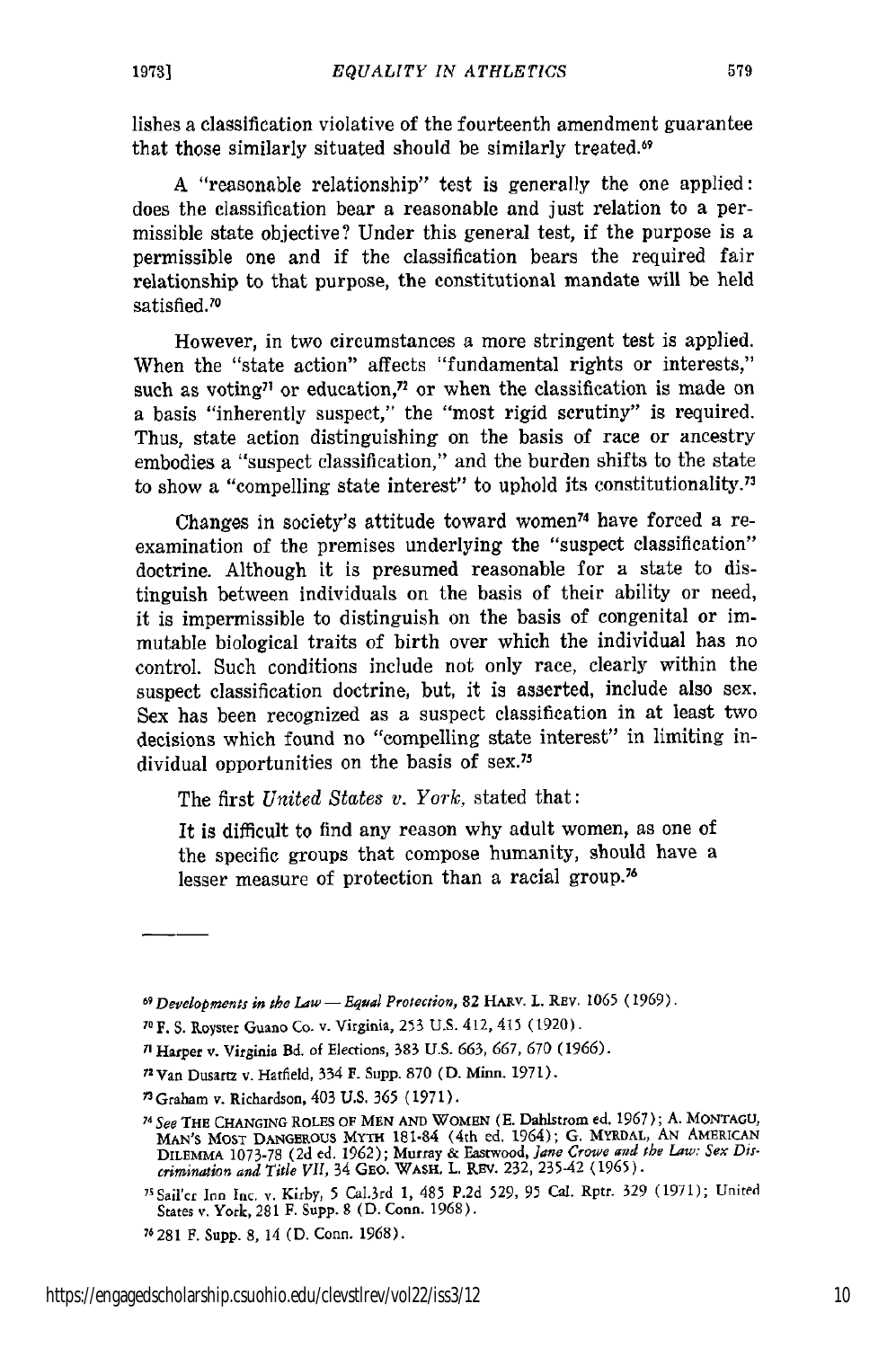Using a "strict scrutiny" standard, the court held that a Connecticut statute providing for incarceration of women up to three years for certain offenses was an invidious discrimination repugnant to the equal protection of the laws because men who were convicted of the same misdemeanors were subject to shorter sentences. $\pi$ 

Although the court did not have to decide whether sex was a suspect classification in *Brenden v. Independent School District*.<sup>78</sup> it felt the decision of the California Supreme Court in *Sail'er Inn V. Kirby"* was very persuasive, in *Sail'er Inn* the court stated:

Sex, like race and lineage, is an immutable trait, a status into which the class members are locked by the accident of birth. What differentiates sex from non-suspect statuses, such as intelligence or physical disability, and aligns it with the recognized suspect classifications is that the characteristic frequently bears no relationship to ability to perform or contribute to society. . **.** . The result is that the whole class is relegated to an inferior status without regard to the capabilities or characteristics of its individual members.... Where the relation between characteristic and evil to be prevented is so tenuous, courts must look closely at classifications based on that characteristic lest outdated social stereotypes result in invidious law or practices **...**

Another characteristic which underlies all suspect classifications is the stigma of inferiority and second class citizenship associated with them **....** Women, like Negroes, aliens, and the poor have historically labored under severe legal and social disabilities. Like black citizens, they were, for many years, denied the right to vote and, until recently, the right to serve on juries in many states. They are excluded from or discriminated against in employment and educational opportunities...

The pedestal upon which women have been placed has all too often, upon closer inspection, been revealed as a cage."°

The successful athletic cases have not had to reach this issue yet, because they have determined that the defendants have not sustained their burden of showing that a classification based on sex

*<sup>77</sup> Id.* at **17.**

**<sup>\*</sup>'** 342 F. Supp. 1224 (D. Minn. 1972), *asj'd,* 497 F.2d 1292 (8th Cir. **1973).**

**<sup>\*</sup>** 5 Ca[.3d 1,485 **P,2d 529, 95** Cal. Rptr. **329** (1971).

*S0 Id.* at 19-20, 485 P.2d at 540-41, **95** Cal. Rptr. at 340-41.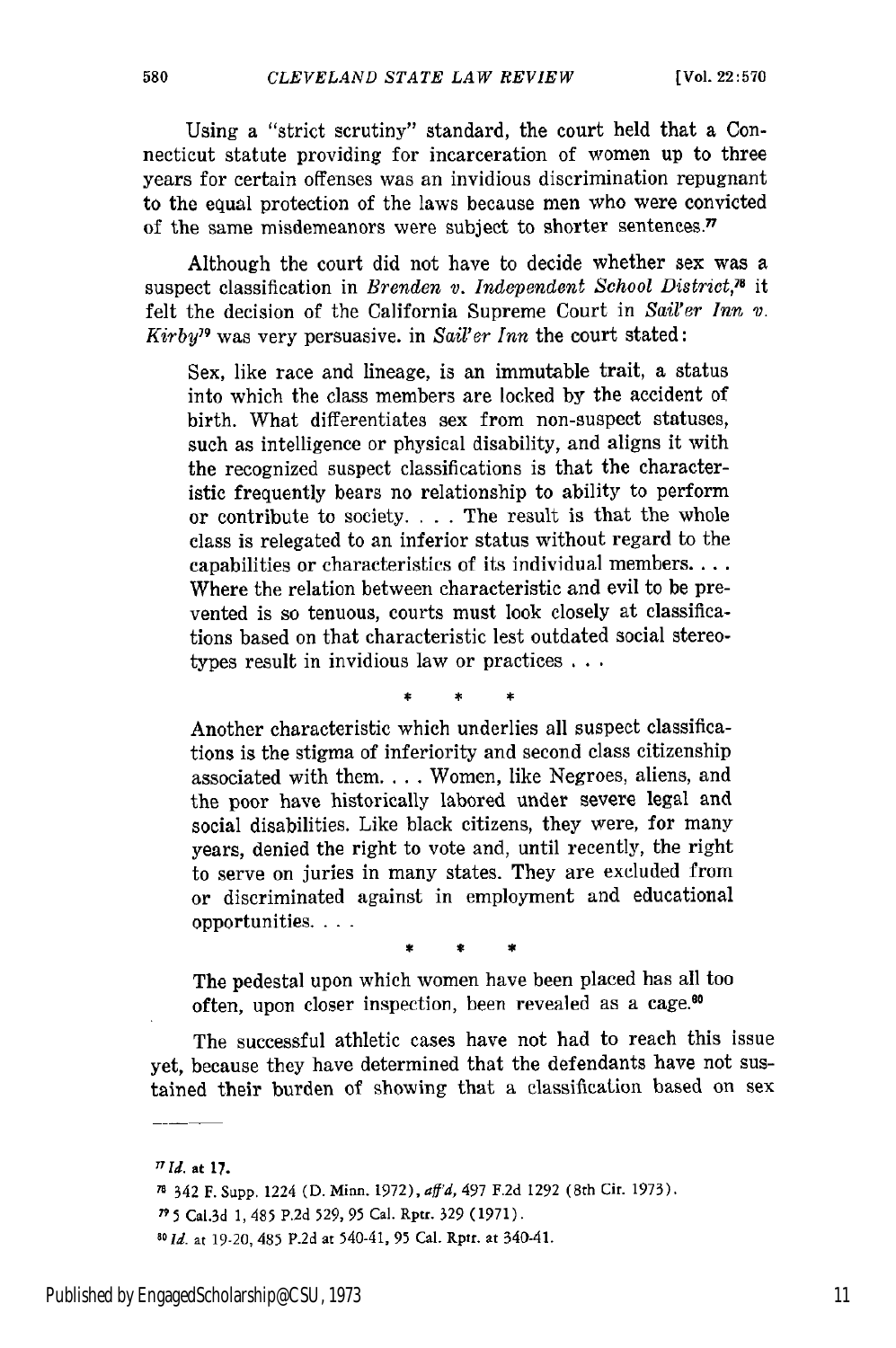bears a rational relationship to a state objective sought to be advanced by the operation of the rule treating the sexes differently.<sup>81</sup>

In *Reed v. Nebraska School Activities Ass'n*<sup>32</sup> the court allowed a preliminary injunction in a proceeding to enjoin the interschool activities association and school officials from prohibiting a female student from parteipating on a boys' golf team. The judge held that the evidence supported a conclusion that the plaintiff student would probably be successful on the merits. $\mathbf{S}^3$  The court saw the issue to be not whether she has a "right" to play golf, but whether she can be treated differently from boys in an activity provided by the state.<sup>64</sup>

This court distinguished cases<sup>85</sup> which assume schools and activities associations may make any rule they choose to make, and also that students have only "privileges" related to sport activities. Such assumptions are untenable in matters of federal constitutional law.<sup>66</sup>

On balancing the interests of the two parties, the court accorded the interests of the plaintiff — value of local and regional competition, opportunity to enhance her reputation, instruction by the coaching staff  $-$  as outweighing those of defendants: enforcement of rules unfettered by student attacks, and financial savings. In addition, a finding that plaintiff's benefits were fixed in time to the present golf season persuaded the court to find sufficient irreparable injury to grant the preliminary injunction.<sup>87</sup>

A month later, in May, 1972, a court allowed not only a preliminary but a permanent injunction with a holding limited to the specific facts presented. The decision in *Brenden v. Independent School District88* is limited to a situation wherein plaintiff high school girls wished to take part in certain interseholaste boys' athletics (tennis, cross-country track and skiing). It was shown that the girls could compete effectively on these teams, and there were no alternative competitive programs sponsored by their schools which would provide an equal opportunity for competition for these girls. Therefore, application of a rule prohibiting girls from participating in boys' interscholastic athletic programs as to plaintiffs was arbitrary and unreasonable in violation of the equal protection clause of the fourteenth amendment.<sup>9</sup>

**Si** Reed v. Reed, 404 U.S. 71 (1971). 2341 F. Supp. 258 (D. Neb. 1972). *I 2 1d.* at 262. *841d. 05 Id. " Id. '1d.* at **262-63. 11342** F. Supp. 1224 (D. Minn. 1972),ay'd, 477 **F.2d** 1292 (8th Cir. 1973). *8 9Id.* at 1234.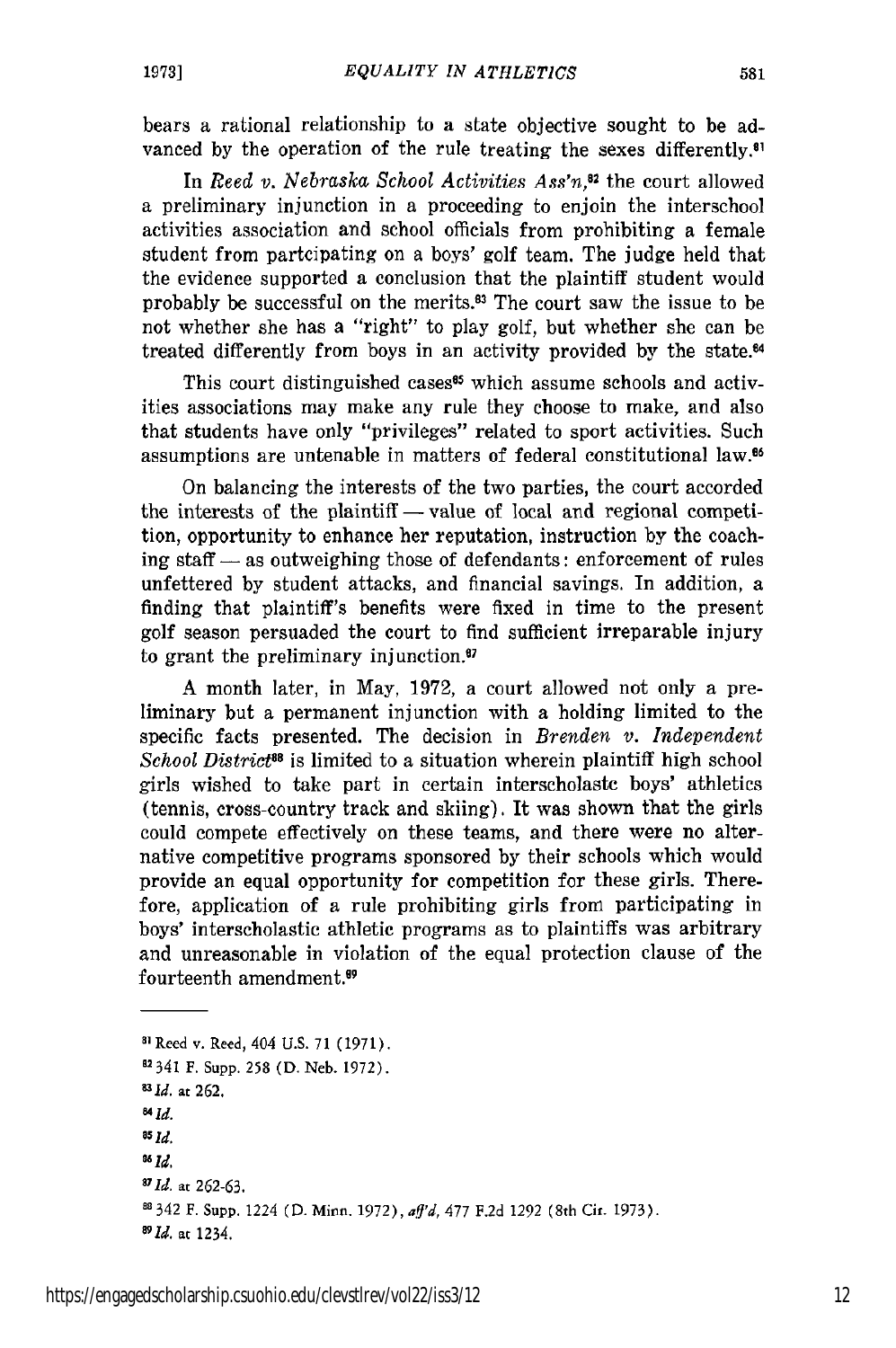The court was extremely careful to indicate just what the case did not decide. It did not have to decide whether participation in sports is fundamental, whether sex was a suspect classification, or whether the League rules were unconstitutional or constitutional.<sup>90</sup>

Stressing the fact that the case was not a class action, the court emphasized that the decision applied only to the two plaintiffs. Therefore, the acknowledged substantial physiological differences between males and females presented by defendants' expert witnesses were not relevant to a determination of this case because evidence showed that the two plaintiffs could competently compete on the boys' teams. Even so, the court ruled:

There has been no evidence that either Peggy Brenden or Tony St. Pierre, *or any other girls,* would be in any way damaged from competition in boys interscholastic athletics, nor is there any credible evidence that the boys would be damaged. (emphasis added)<sup>91</sup>

A successful class action suit obtaining injunctive relief was *Haas v. South Bend Community School Corp.<sup>2</sup>*The case concerned the application of a rule prohibiting male and female students from competing on the same team or against each other only in non-contact sports such as golf, swimming, tennis, track, and gymnastics.<sup>93</sup>

Acknowledging evidence that males generally tend to possess a higher degree of athletic ability than females, the court found that such a classification appears reasonable on its face. However, a rule or law which appears to be non-discriminatory on its face may nevertheless be struck down as a denial of equal protection if it is unreasonably discriminatory in its operation.<sup>94</sup>

Therefore, the court ruled that where the great majority of high schools in the state did not maintain interscholastic athletic programs for girls, the present application of the IIISAA rule denying "mixed" competition in non-contact sports must be struck down as a denial of equal protection. The court found no reason to justify denying female high school students "the opportunity to qualify" for participation with males in interscholastic athletics on non-contact teams, notwithstanding differences in athletic ability or contentions that the rule was necessary to protect girls' athletics and that costs would increase.<sup>95</sup>

582

*91Id.* at 498.

*<sup>&</sup>quot;Id.* at 1231.

*<sup>91</sup> fd.* at 1233.

**<sup>1289</sup>** N.E.2d 495 (Ind. 1972).

<sup>&#</sup>x27; <sup>t</sup> Yick Wo v. Hopkins, 118 U.S. **356** (1886).

<sup>95</sup> Haas v. South Bend Community School Corp., 289 N.E.2d 495, 500-01 (Ind. 1972).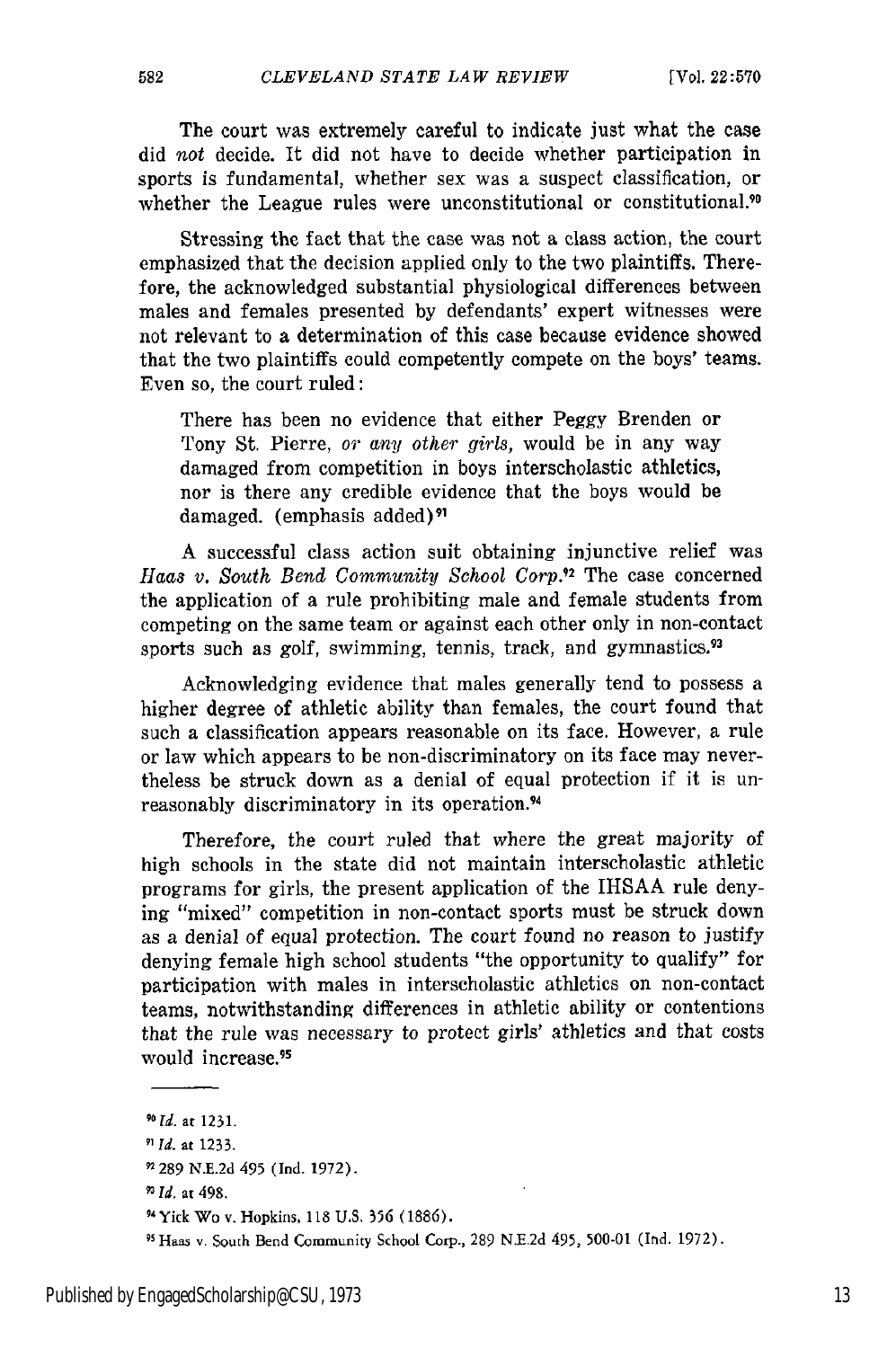583

**A** very recent case in this area is a decision of the Sixth Circuit Court of Appeals decided on January 25,  $1973-Morris$  *v*. *Michigan Board of Education.6* This case was a class action by girls desiring to participate in interscholastic athletics involving non-contact sports. The District Judge's preliminary injunction appeared on its face to apply to contact and non-contact sports alike. Therefore, in affirming the preliminary injunction, the Circuit Court modified the decision to apply to non-contact sports only.<sup>97</sup> The court also took judicial notice that the public policy of the state of Michigan by legislative enactment allows females to participate with males in noncontact athletic activities as of spring, **1973.11**

### Conclusion

Whether by legislative or judicial discussion, participation by females on traditionally all-male teams is an issue of much controversy.

The fear of some directors of state associations is that female teams will be eliminated completely, in that if women can participate on male teams, then males should be allowed to try out for female teams. Therefore, the logic follows that because of the acknowledged physiological differences between males and females, many boys who may not have been good enough to qualify for the male teams could easily have greater ability in various areas than any girls, and thus, make the girls' teams which, in effect, would become male teams.

One possible solution would be that in organized, interscholastic, competitive contests there should be no rules limiting participation on the basis of sex. Individual ability should be the only criterion. These schools should also provide two other intramural teams. Students would qualify for the A team on the basis of ability; whereas, *any* student should be able to participate on the B team. Although the effect may be to have an all male A team and an all female B team, the program would be non-discriminatory, as all students would have the opportunity to qualify for all teams.

Another possible solution  $-$  the most radical, but most equitable - would be to have co-educational physical education. Many schools have co-educational physical education through elementary school and then divide the students on the basis of sex when they reach junior high. Possibly, with combined physical education programs the evidence of "physiological differences" between the sexes would

1472 F.2d 1207 (6th Cir. 1973). *97 Id.* 1MicH. **CoMe.** LAWS **ANN.** §340.379 (2) (West. Supp. 1973).